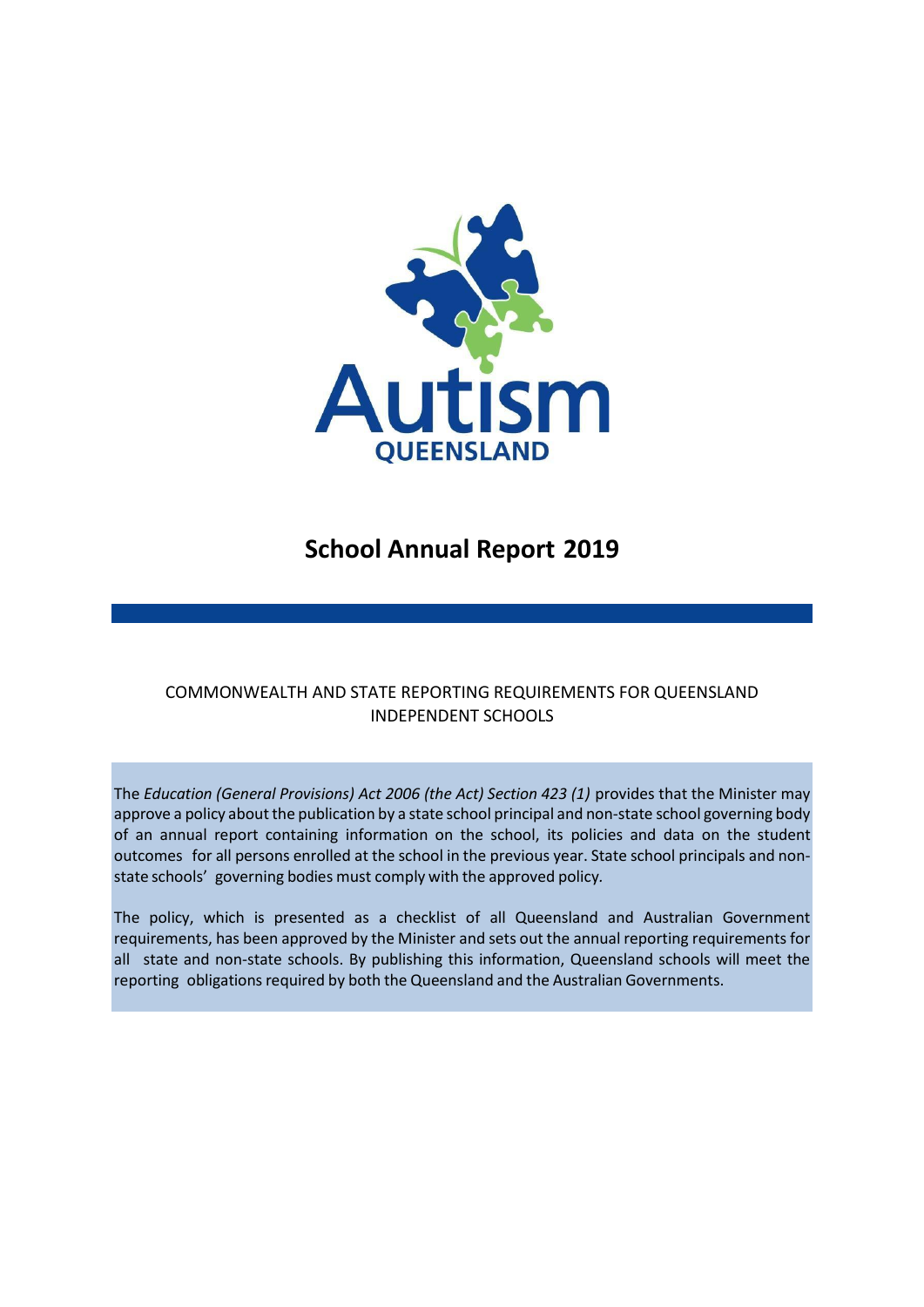Autism Queensland Limited runs three Education and Therapy Centres that operate as an accredited independent special school: two in Brisbane at Brighton and Sunnybank Hills and a third campus at Edmonton in Cairns which opened in January 2019.

Most students attend Autism Queensland School part time, to provide the opportunity for supported, shared enrolment with each student's local, mainstream school. Limited full-time enrolments cater for students identified as benefitting from an intensive autism-specific educational program targeting areas that impact students' access to learning.

### **SCHOOL SECTOR**

Independent

### **SCHOOL ADDRESS**

Sunnybank Campus 437 Hellawell Road Sunnybank Hills Qld 4109 Ph: 07 3273 0000 Fax: 07 3273 0093 [sunnybankschool@autismqld.com.au](mailto:sunnybankschool@autismqld.com.au)

Brighton Campus 136 North Road Brighton Qld 4017 Ph: 07 3631 6300 Fax: 07 3631 6388

[brighton@autismqld.com.au](mailto:righton@autismqld.com.au) [cairns@autismqld.com.au](mailto:cairns@autismqld.com.au) Cairns Campus 15-17 Marr Street Edmonton Qld 4869 Ph: 07 4034 6600 Fax: 07 3631 6388

Contact: The Principal Website: [www.autismqld.com.au](http://www.autismqld.com.au/)

# **TOTAL ENROLMENTS FOR 2019**

A total of 163 students (equivalent to 93.6 full-time enrolments) attended the Autism Queensland School in 2019. This included 18 full-time enrolments at Sunnybank and 12 at Brighton campus and 133 students part-time (60 at Sunnybank campus, 64 at Brighton and 9 at Cairns). The average attendance rate in 2019 for the whole school was 90.93% (91.55% for Sunnybank; 89.97% for Brighton and 93.93% for Cairns).

### **YEAR LEVELS OFFERED**

Autism Queensland School provides a range of enrolment optionsfor students verified with Autism Spectrum Disorder (ASD) from Prep to Year 12 at the Brisbane campuses and Prep-Year 3 in Cairns.

# **CO-EDUCATIONAL OR SINGLE SEX**

Co-educational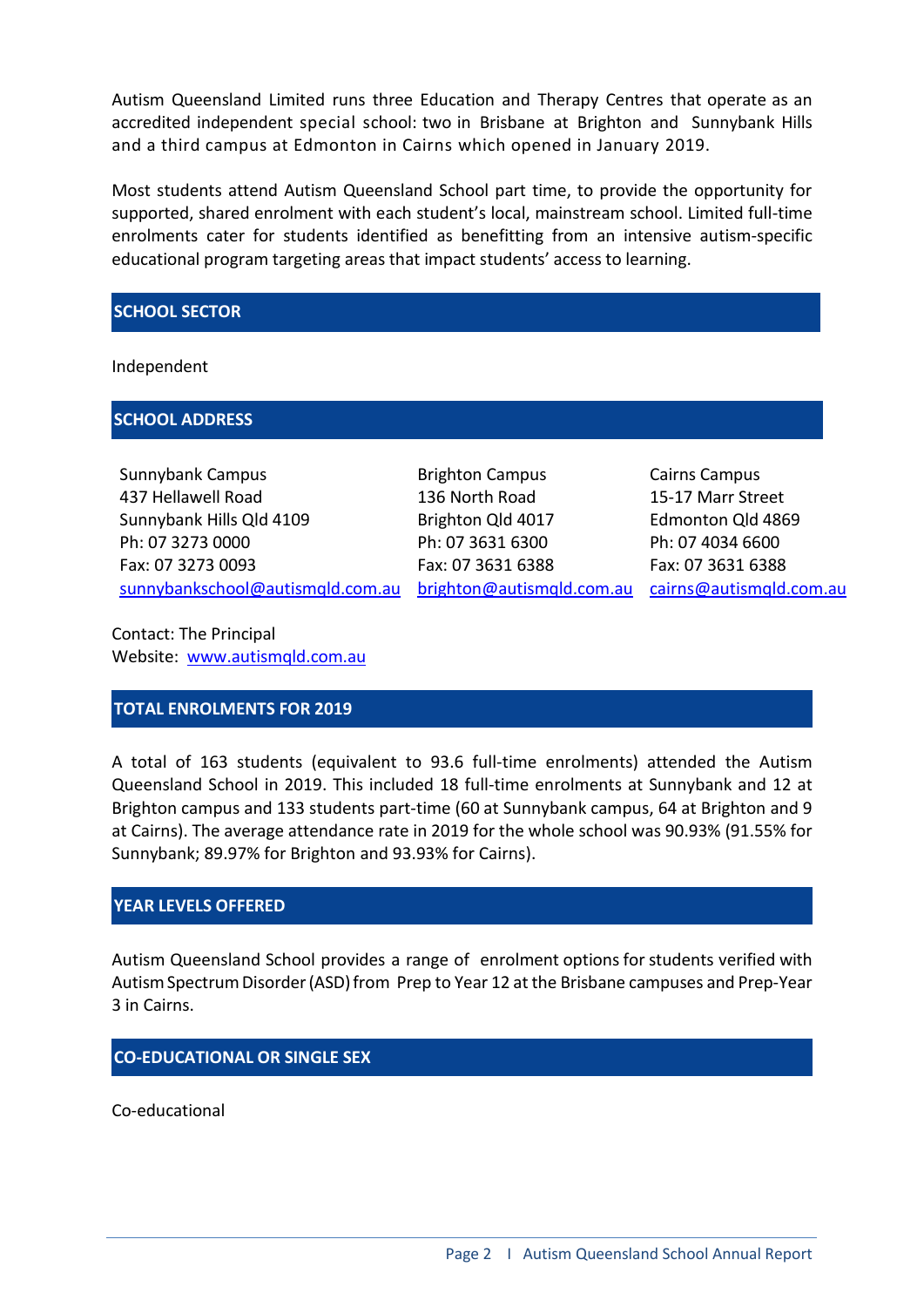### **CHARACTERISTICS OF THE STUDENT BODY**

All students enrolled in the school have a diagnosis of autism and verified ASD, in accordance with the Queensland Department of Education's guidelines to support students with disability in independent schools.

Students present, in varying degrees, with persistent deficits in social communication and social interaction across multiple contexts; and restricted, repetitive patterns of behaviour, interests, or activities. Their access to learning is impacted by differences or difficulties involving some, or all, of the following:

- Attending to tasks, information, people, interactions, objects, and items
- Interpreting and processing information, the intent of others, instructions and content and making connections between pieces of information
- Developing and implementing flexible thinking strategies to manage day to day and larger transitions or changes to routines, staff, content, processes and information
- Executive function tasks including retaining, organising, prioritising and utilising information for decision-making processes and communication
- Communicating with others, including sharing information and needs, initiating, and responding to others, using, and understanding non-verbal interactions
- Developing and maintaining reciprocal interactions and relationships necessary for learning and play
- Identifying, learning, and applying strategies to develop self-regulation skills necessary for day to day learning and engagement.

### **DISTINCTIVE CURRICULUM OFERINGS**

Autism Queensland is committed to ensuring our students have access to a high-quality curriculum suitable to their individual learning needs. Teachers use the Australian Curriculum to develop teaching and learning programs that consider students' strengths and interests, their age, and their individual learning needs. Consideration is given to students' communication, the social and emotional wellbeing of students, the physical environment and students' sensory processing needs, preference for consistent relationships and interactions and curriculum adjustments to content, delivery, and assessment.

Appropriate adjustments are provided to optimise our students' engagement and participation in education. Our school pedagogy outlines how we teach at Autism Queensland:

- Continuous assessment is used to determine curriculum and learning needs
- All students have a personalised learning plan that addresses barriers to learning
- All students have access to an individual weekly schedule outlining their learning arrangements and the resources to support this arrangement
- Student wellbeing, relationships and regulation needs are addressed through explicit teaching of elements of the Australian Curriculum
- Consultation and collaboration with key stakeholders including parents, the student, home school team and the Autism Queensland school team determine student needs and curriculum priorities in each school setting.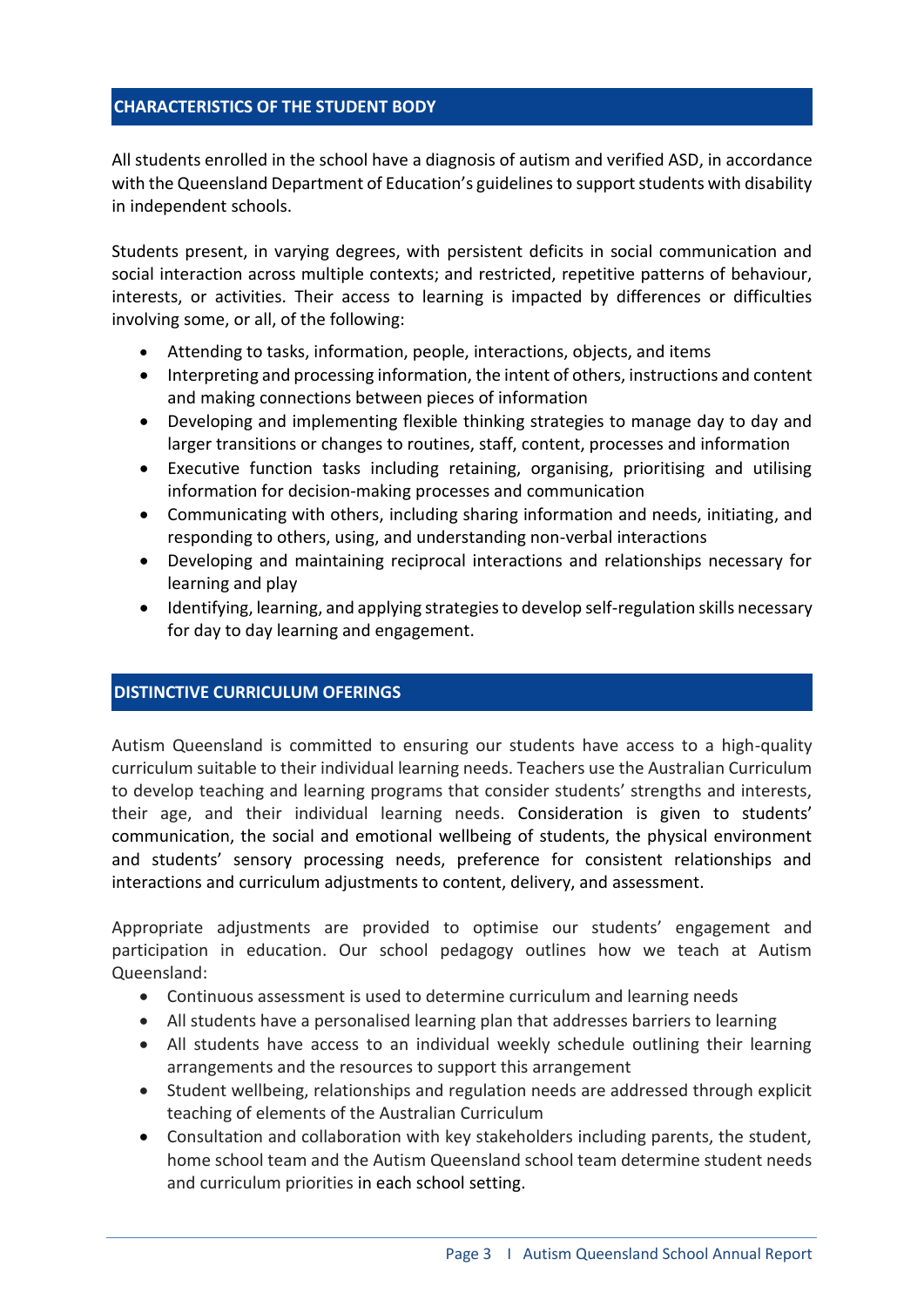# **The School Program**

For students in Years Prep-3 at Sunnybank and Brighton campuses, parents have a choice of either part-time or full-time enrolment. In Cairns, due to the smaller cohort of students, only two-day part time options are available. For Years Prep-12, Autism Queensland's Education Service Agreement with the Department of Education, under the Non-State Special Needs Organisations funding program, facilitates shared placement of students with ASD in a parttime school-based program at Autism Queensland with enrolment at their base or "home" mainstream school.

This partnership promotes an inclusive program for students specifically designed to:

- Enable students to maintain connection with their peer group and local school curriculum
- Enable students to practise identified skills for generalisation to a mainstream setting
- Continue social connection with their local community
- Provide opportunities for observation, data collection and sharing of expertise among key stakeholders.

Students are grouped according to age, ability and needs, with a maximum of six students per class. Each class is staffed by a teacher and at least one teacher aide with additional support from allied health professionals, featuring:

- An interdisciplinary team approach including parents, home school staff, Autism Queensland teachers, speech pathologists, occupational therapists, psychologists, and other associated professionals
- Regular goal-based communication with parents and carers
- Personalised Learning Plans (PLPs), tailored to address the impact of ASD on students' access to learning, developed in collaboration with the home school education support team and parents and carers
- Therapy support within the classroom and playground areas
- Explicit teaching of skills addressing the function of behaviours of concern
- Environmental modifications and supports
- Structured learning environments to maximise engagement and success for students with ASD
- Focus on functional life skill development including social problem solving and emotional regulation skills necessary for lifelong learning
- Emphasis on generalisation to home and other educational settings
- Parent support, advocacy, and education.

# **Class Placements**

The decision for part or full-time enrolment is made on a case by case basis and is dependent on criteria which impact school attendance and/or access to (mainstream) school programs such as anxiety, social communication and behaviour. Consideration for inclusion in the program involves the collection and review of a variety of enrolment information including:

- A current diagnosis of ASD and/or verification for school-age students
- A school visit to the student's home school by Autism Queensland staff
- An enrolment interview with the student and his/her parents
- Consultation with relevant stakeholders
- Review of recent documents such as school reports, current personalised learning and individual positive behaviour support plans and recent therapy reports.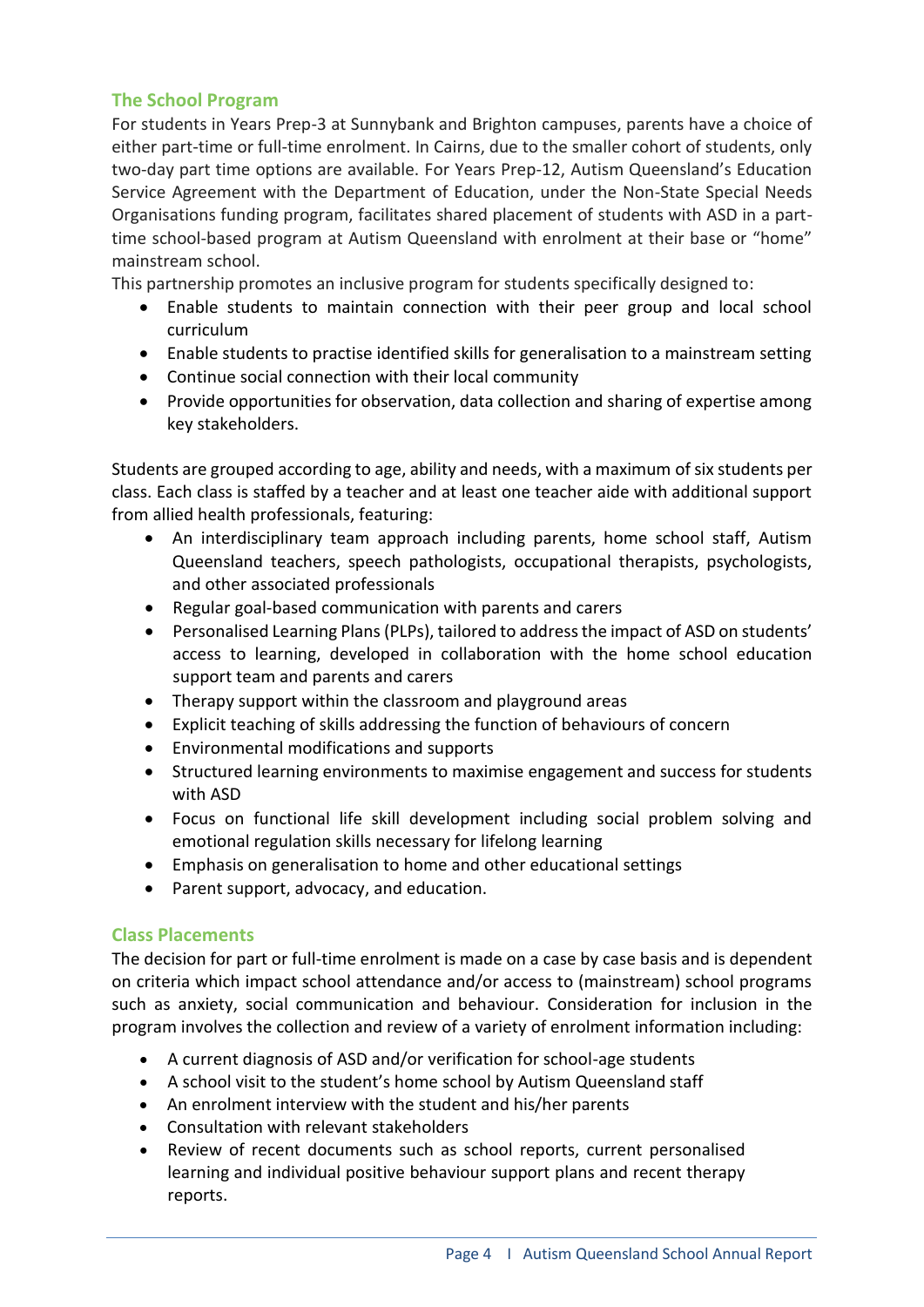Students who function academically relatively well but are identified as potentially benefitting from Autism Queensland-specific programs, will be offered fewer days than those requiring greater support to access their school program. Other factors such as the payment of school fees may influence some parents' choice in the length of placement for their child.

### **EXTRA-CURRICULAR ACTIVITIES OFFERED**

### **Stakeholder Engagement**

Support is provided by Autism Queensland School staff for the students' whole team including parents and carers, home-school teachers and education support team staff, as well as other relevant external stakeholders. Autism Queensland teachers have additional non-contact time explicitly allocated for home school visits for those with dual enrolment, and consultative support for the students' education support teams. This provides the opportunity for staff to observe students in their mainstream setting to assist in providing realistic support to the education support team and opportunities for generalisation of strategies developed in the Autism-specific program.

### *Collaboration and Peer Support may include:*

- Regular communication with, and support for, the home school education support team
- Termly outreach visits to the students' home school to view and collaborate
- Consultancy support to the students' home school education support team to introduce new strategies and adjustments
- Support for parents and carers
- Home school staff visits to Autism Queensland School to view and discuss programs, the environment and supports and adjustments implemented
- Leading PLP and individual behaviour support plan development and implementation
- Sharing of assessments and reports, including verification documents and information, PLP and individualised program documents.

# *Transition Planning and Support may include:*

- Orientation visits and information for the family and student before the beginning of placement
- Enrolment data collection
- Regular meetings and ongoing communication for transitions both in and out of dual placement and for some, transition to high school.
- Provision of information regarding other possible services and supports
- Attendance at external stakeholder meetings as relevant.

# **SOCIAL CLIMATE**

Inclusive education for students with ASD is a complex process requiring collaborative relationships and partnerships, responsive planning, and creative supports. Evidenceinformed strategies and adjustments within our school consider the impact of autism on each student and address barriers to curriculum access to ensure: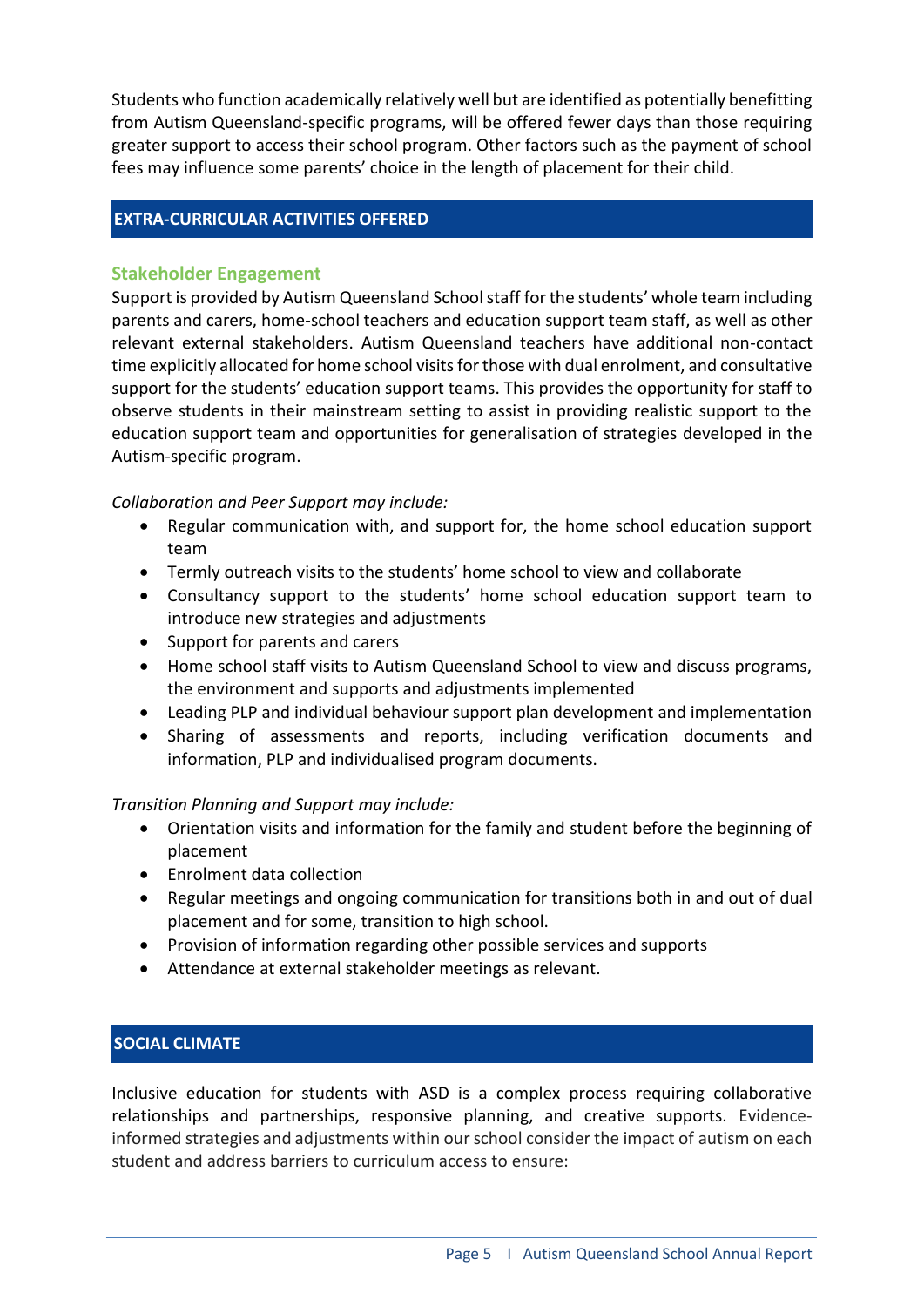- Our students can be successful and confident
- Adjustments consider safety, maximise success and are least restrictive
- Uniform strategies, language, resources and support are evident across our school.

A full range of professionals including teachers, occupational therapists, speech pathologists and teacher aides work collaboratively with parents and caregivers to develop appropriate individualised plans to meet the needs of students. Regular contact with home school staff, through school visits, emails and phone calls, ensures targeted skills remain relevant for the student during their enrolment at Autism Queensland. There is a strong emphasis on informed practice that meets the specific needs of students with a verification of ASD in every aspect of the school program.

**Our Vision** A life of participation, opportunity and choice for people on the autism spectrum.

#### **Our Mission**

To provide support across the lifespan for people living with autism through responsive, evidence-informed practice and advocacy.

#### **Our Values**

- Excellence
- Innovation
- Equity
- Person-centred
- Consumer-driven

#### **Key Drivers**

•







### **PARENT, TEACHER AND STUDENT SATISFACTION WITHIN THE SCHOOL**

As part of Autism Queensland's data collection process, stakeholders were surveyed regarding the service provided by Autism Queensland to students, families and other schools during 2019. Survey data was collated for 106 students who had dual enrolment in the 2019 school year. The findings reflect significant improvement in student access to and participation in the Australian Curriculum. This is evident in the following findings.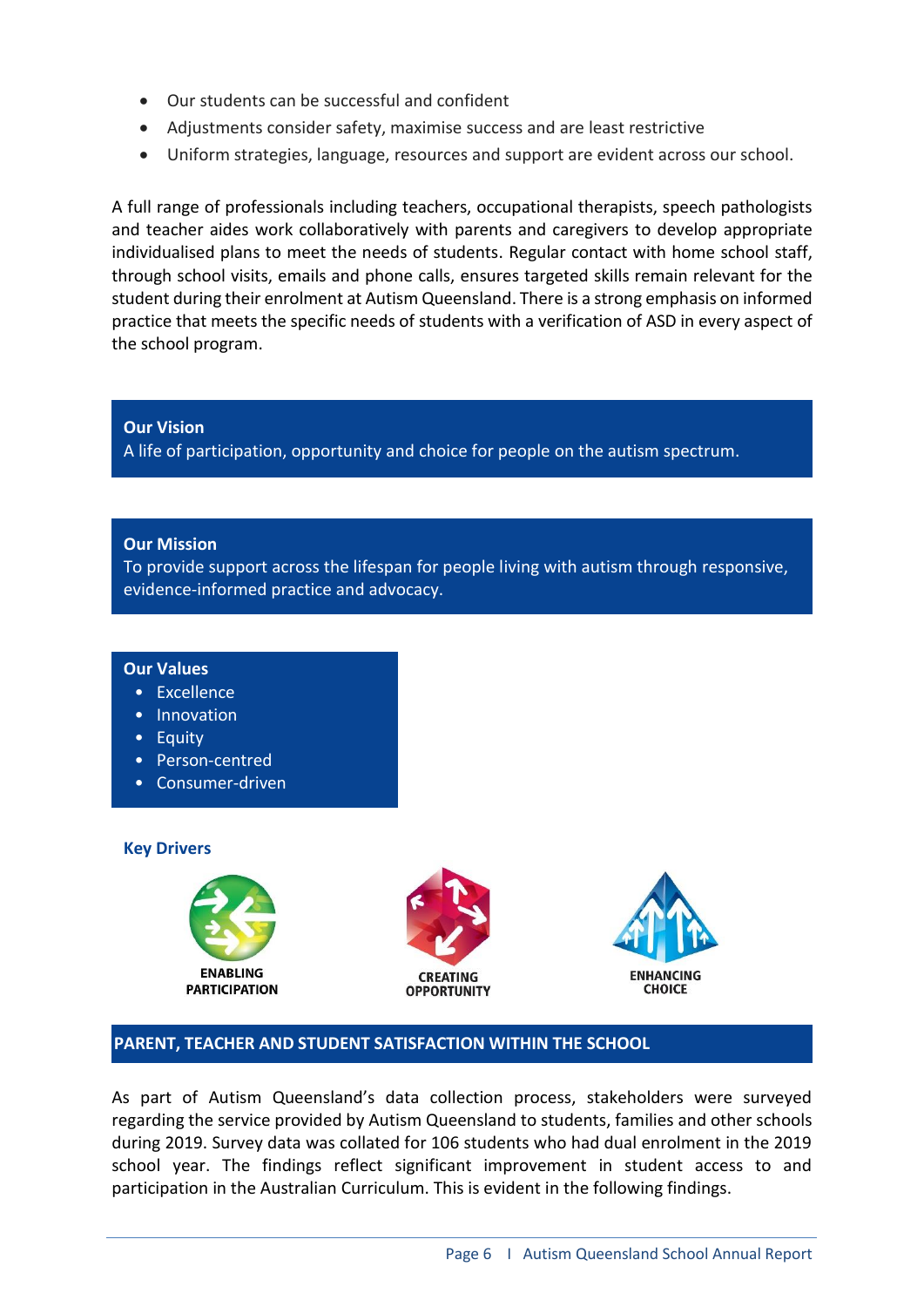# **Student engagement and achievement**

- 83.1% of respondents reported that curriculum decision making was done in collaboration with the student's Home School team (55.7% agree; 27.4% strongly agree).
- 72.6% of respondents reported the Home School team provided information and input to support alignment of curriculum access for the student between both schools.
- It was reported by 80.2% of respondents that student's curriculum access levels at AQ differed from that of the Home School, it was done in collaboration with all stakeholders and acknowledged in the student's PLP (45.3% agree; 34.9 strongly agree).
- 97.1% of respondents reported that the AQ team regularly provided information and input to the Home School team to support the alignment of curriculum access for the student between both schools (46.2% agree; 50.9% strongly agree).
- 78.3% of students demonstrated progress in learning and retaining Australian Curriculum English concepts (55.7% agree; 22.6% strongly agree).
- It was reported that 80.2% of students demonstrated progress in learning and retaining Australian Curriculum Mathematics concepts (54.7% agree; 25.5% strongly agree).
- 91.5% of students demonstrated progress within the Australian Curriculum Personal and Social Capability, in the learning continuum and/or embedded within Australian Curriculum subjects or learning areas (67% agree; 24.5% strongly agree).
- 24.5% of respondents noted a reduction in special arrangements at the student's Home School to support access and participation as the AQ placement progressed, 30.2% reported that special arrangements at the Home School were maintained and did not change and 28.3% reported no special arrangements were in place or not required.
- It was reported that 82% of students improved their ability to transition between learning environments and tasks in an Autism Queensland setting (44.3% agree; 37.7% strongly agree). Support for students to develop increased and adaptive selfregulation skills may provide greater access to the Australian Curriculum through improved transition into classrooms after play times and from one learning task to another.
- 89.6% of AQ respondents observed students improved their ability to engage in learning tasks at Autism Queensland during 2019 (46.2% agree; 43.4% strongly agree).

### **Attendance**

- 83% of students had regular attendance at Autism Queensland (with few or no absences), and 64.2% of students regularly attended their Home School.
- The attendance patterns of 7.5% of students improved in an Autism Queensland setting as the Autism Queensland placement progressed, with a total of 98.1% of students accessing full days at AQ.
- The attendance patterns of 13.2% of students were reported to have improved in their other school setting as the Autism Queensland placement progressed, with a total of 71.7% of students accessing full days at their home school.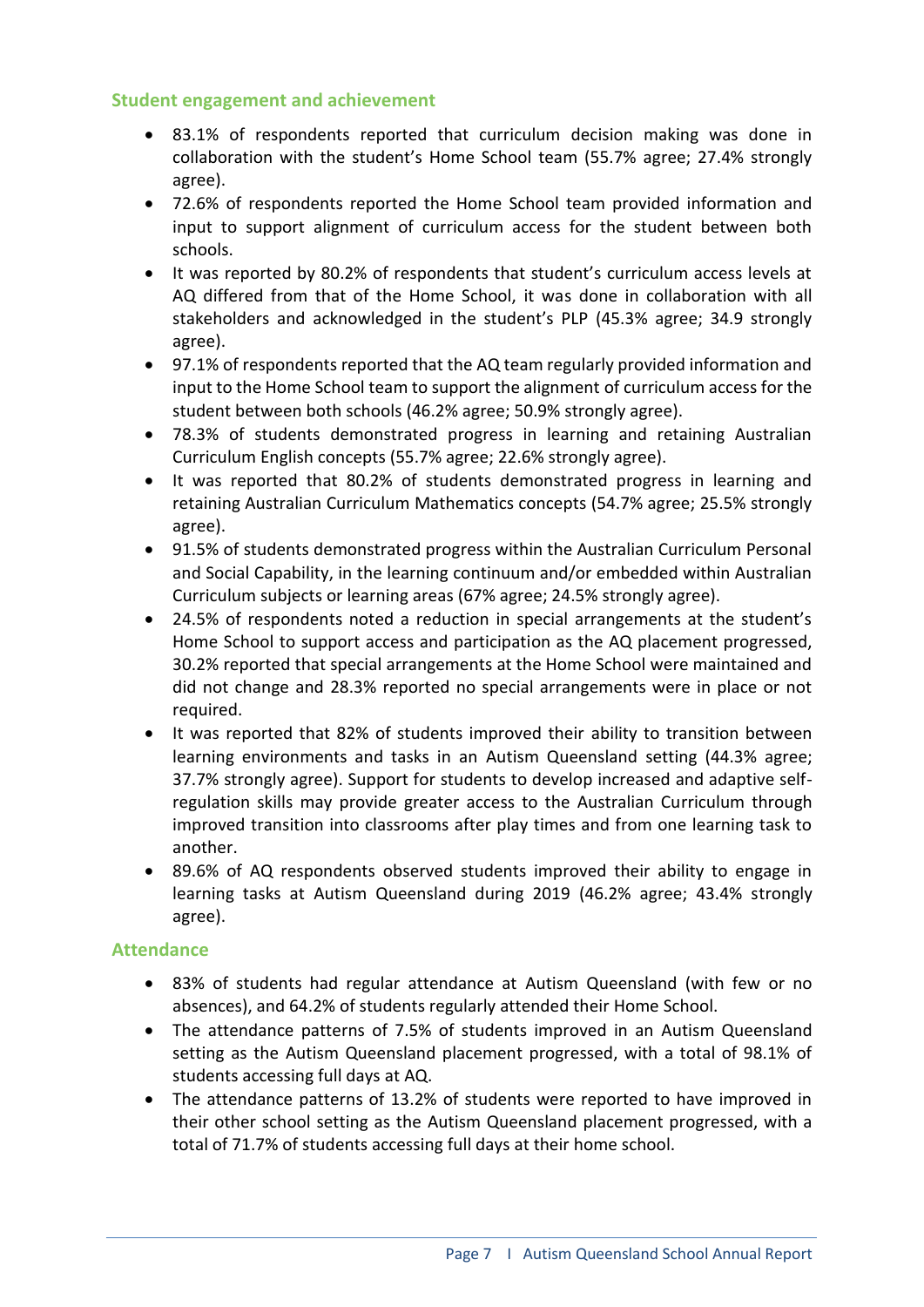• As noted, 98.1% of students attended full days when at Autism Queensland and only 71.7% of students attended full days in their other school setting. While no data is available to explain this significant difference, environmental adjustments and supports at AQ in addition to the Transport Assistance Scheme may be contributing factors to students attending AQ School for longer periods.

# **Transitioning students back to mainstream schooling**

- Autism Queensland PLPs are reviewed every six months. In this process, all stakeholders discuss the student's current levels of support needs. Transition planning will occur for students who are transitioning:
	- i. From one Autism Queensland class to another (to increase or reduce the number of days a student attends AQ)
	- ii. From a full time, Autism Queensland class to a dual enrolment with Autism Queensland and another school setting
	- iii. From Autism Queensland School to a full-time placement in another school setting
- Autism Queensland placement needs, and associated transition planning was discussed with stakeholders including the student's family and/or representatives from the student's other school for 79.2% of students in 2019.
- It is important to note that **97.5%** of students attended full days when at Autism Queensland whereas only **66.4%** of students attended full days in their other school setting
- By the end of the 2018 school year only **one** Autism Queensland student was not attending full days in the Autism Queensland School setting
- **15.1%** of students increased their hours of attendance in their other school setting as their Autism Queensland enrolment progressed.

# **SCHOOL INCOME BROKEN DOWN BY FUNDING SOURCE**

Autism Queensland School funding breakdown for both campuses can be viewed on the *Autism Queensland Education and Therapy Centre, Sunnybank Hills* page of the My School website: <https://myschool.edu.au/school/40402>

# **STAFFING**

### *Staff Composition, Including Indigenous Staff*

| Total number of full-time school staff       | 26             |
|----------------------------------------------|----------------|
| Total number of part-time school staff       | 67             |
| Total number teaching staff                  | 26             |
| Total number of non-teaching staff:          | 66             |
| Total number of part-time teaching staff     | 12             |
| Total number of full-time teaching staff     | 14             |
| Total number of full-time non-teaching staff | 11             |
| Total number of part-time non-teaching staff | 55             |
| Total number of indigenous staff             | $\overline{2}$ |
| Total number of school staff:                | 93             |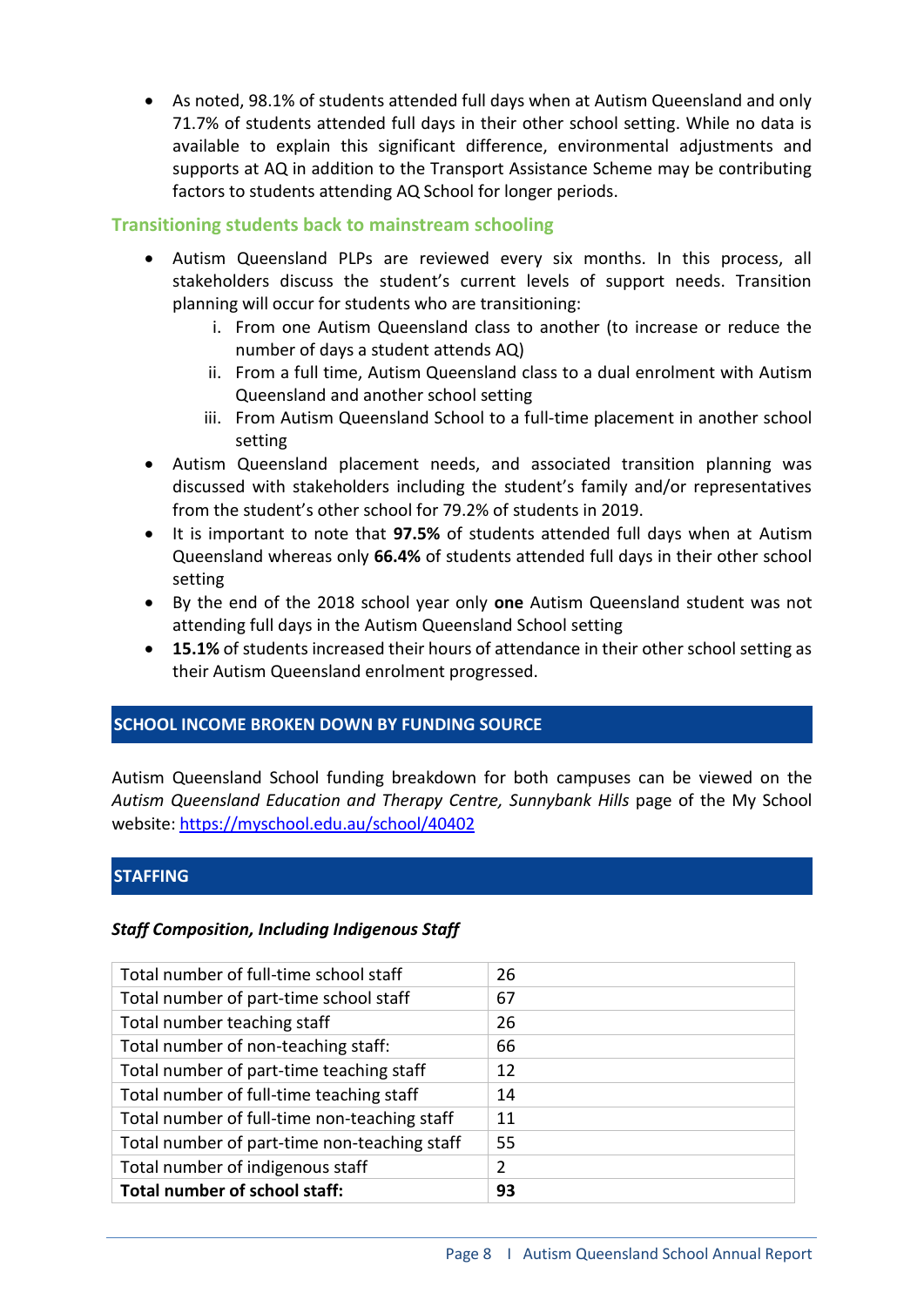# *Qualifications of all Teachers*

| Qualification       | Either detail the number or the<br>percentage of classroom teachers and<br>school leaders at the school who hold<br>this qualification |
|---------------------|----------------------------------------------------------------------------------------------------------------------------------------|
| Doctorate or higher | 0                                                                                                                                      |
| <b>Masters</b>      | 3                                                                                                                                      |
| Bachelor's Degree   | 26                                                                                                                                     |
| Diploma             | 7                                                                                                                                      |
| Certificate         | 1                                                                                                                                      |

# *Proportion of teaching staff retained from the previous year*

| Number of permanent<br>teaching staff at end of<br>previous year | Number of these staff retained in the<br>following year (the program year) | % retention rate |
|------------------------------------------------------------------|----------------------------------------------------------------------------|------------------|
| -23                                                              | 21                                                                         | 91.3%            |

# *Average staff attendance for the school, based on unplanned absences of sick and emergency leave periods of up to 5 days*

| Number of Staff | Number of School | <b>Total Days Staff</b> | Average Staff          |
|-----------------|------------------|-------------------------|------------------------|
|                 | Days             | Absences                | <b>Attendance Rate</b> |
| -93             | 189              | 991                     | 94.36%                 |

For permanent and temporary classroom teachers and school leaders the average staff attendance rate was 94.36% in 2019.

# **STAFF PARTICIPATION IN AND EXPENDITURE ON PROFESSIONAL DEVELOPMENT IN 2019**

The School is supported by teaching, therapy, transport and administrative staff of 60.9 full time equivalent, including a principal and three campus team leaders. All school staff including teachers, allied health professionals, teacher aides and ancillary staff such as bus drivers and bus aides participate in relevant professional development focusing on critical elements of their roles.

Staff participate in annual performance reviews to identify strengths and areas where performance can be enhanced through coaching and mentoring, professional development and access to training opportunities. The performance review process facilitates an individually tailored approach to professional development. Staff who attend external professional development programs are required to share learning with their peers – either informally within the school teams or by means of a presentation at staff meetings. This promotes cross-disciplinary knowledge and understanding, ultimately improving the quality of service provided to students and their families.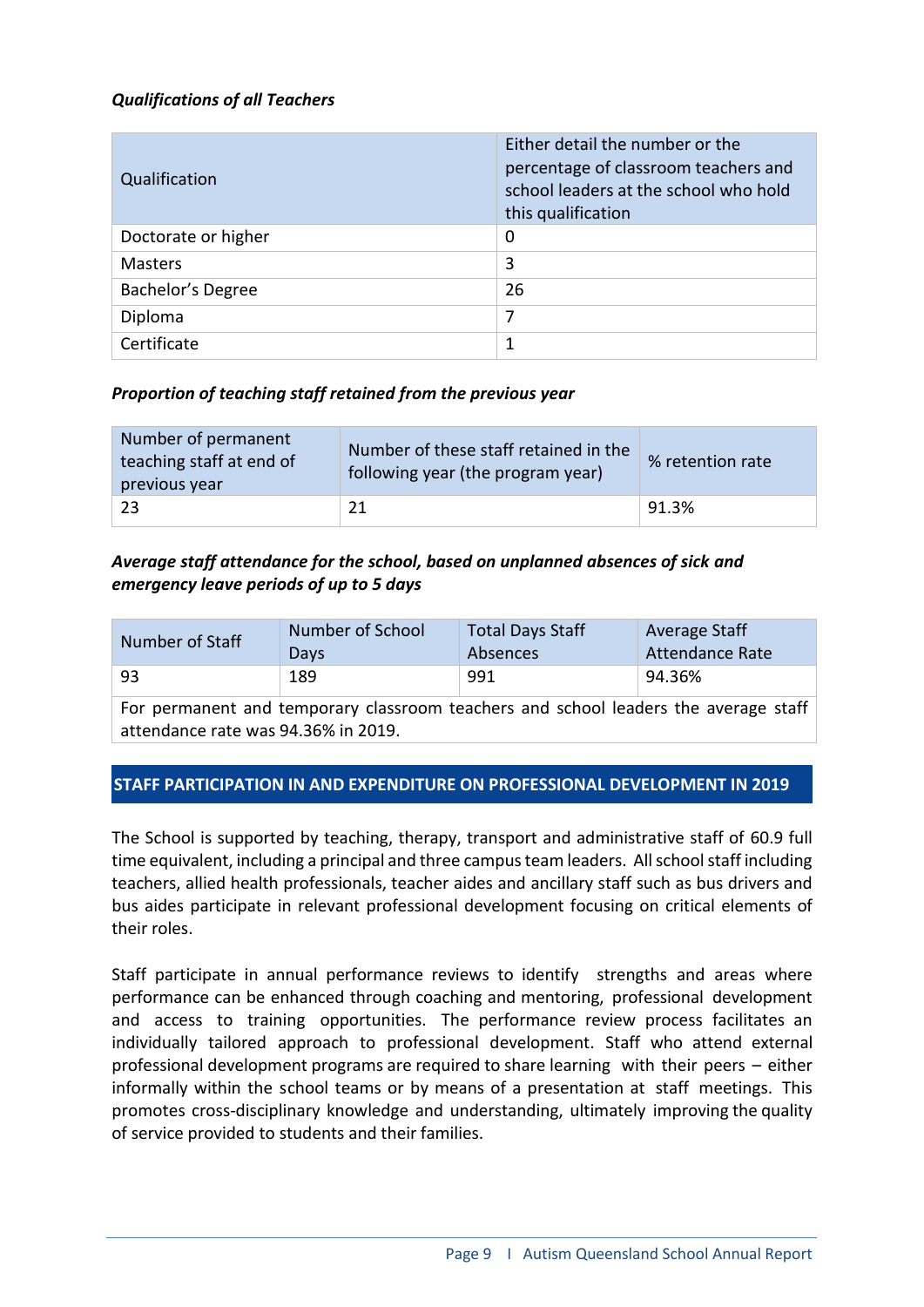| \$<br>\$21,674<br>833<br>26<br>\$21,674<br>Total funds expended on teacher professional development in 2019<br>Proportion of the teaching staff involved in professional development<br>100%<br>activities during 2019<br>The major professional development initiatives were as follows:<br>Senior First Aid and CPR Training<br>$\bullet$<br>Child Protection: Policy updates<br>$\bullet$<br><b>Fire Safety Training</b><br>$\bullet$<br>The impact of ASD on Learning<br>$\bullet$<br>21 <sup>st</sup> Century Skills<br>$\bullet$<br><b>Universal Supports</b><br>$\bullet$<br>Supporting Literacy and Numeracy<br>$\bullet$<br>Zones of Regulation<br>$\bullet$<br><b>Restorative Practice and Special Needs</b><br>$\bullet$<br>Managing Stress and Anxiety in Students with ASD<br>$\bullet$<br><b>Team-Teach Refresher Course</b><br>$\bullet$<br>Autism in Education Conference<br>$\bullet$<br>AQ Policies and Procedures<br>$\bullet$<br>Incident Reporting and Quality Assurance<br>$\bullet$<br>Positive Behaviour Support<br>$\bullet$<br><b>Behaviour Escalation Plans and Resources</b><br>$\bullet$<br>ASD Learning Styles: Curriculum Decision Making & Planning<br>$\bullet$<br><b>AASE National Conference</b><br>$\bullet$<br>True Relationship Education<br>$\bullet$<br>Nationally Consistent Collection of Data: Identifying Adjustments and Evidence<br>$\bullet$ | <b>Total Number of Teachers</b> | Total expenditure on teacher PD<br>(as recorded in Financial<br>Questionnaire) | Average<br>expenditure on PD<br>per teacher |  |  |
|---------------------------------------------------------------------------------------------------------------------------------------------------------------------------------------------------------------------------------------------------------------------------------------------------------------------------------------------------------------------------------------------------------------------------------------------------------------------------------------------------------------------------------------------------------------------------------------------------------------------------------------------------------------------------------------------------------------------------------------------------------------------------------------------------------------------------------------------------------------------------------------------------------------------------------------------------------------------------------------------------------------------------------------------------------------------------------------------------------------------------------------------------------------------------------------------------------------------------------------------------------------------------------------------------------------------------------------------------------------------------------------------|---------------------------------|--------------------------------------------------------------------------------|---------------------------------------------|--|--|
|                                                                                                                                                                                                                                                                                                                                                                                                                                                                                                                                                                                                                                                                                                                                                                                                                                                                                                                                                                                                                                                                                                                                                                                                                                                                                                                                                                                             |                                 |                                                                                |                                             |  |  |
|                                                                                                                                                                                                                                                                                                                                                                                                                                                                                                                                                                                                                                                                                                                                                                                                                                                                                                                                                                                                                                                                                                                                                                                                                                                                                                                                                                                             |                                 |                                                                                |                                             |  |  |
|                                                                                                                                                                                                                                                                                                                                                                                                                                                                                                                                                                                                                                                                                                                                                                                                                                                                                                                                                                                                                                                                                                                                                                                                                                                                                                                                                                                             |                                 |                                                                                |                                             |  |  |
| Sensory Processing in ASD and Emotional Regulation<br>$\bullet$<br>Bus Staff Training: Incident and Management Plan, regular Transport Industry and<br>$\bullet$<br>Main Roads updates; AQ specific responsibilities updates                                                                                                                                                                                                                                                                                                                                                                                                                                                                                                                                                                                                                                                                                                                                                                                                                                                                                                                                                                                                                                                                                                                                                                |                                 |                                                                                |                                             |  |  |

# **STUDENT PERFORMANCE**

Part-time students attending the Autism Queensland School do not participate in NAPLAN testing during their attendance at Autism Queensland but may participate at their 'home school'. All fulltime Year 3 students enrolled in the Autism Queensland School in 2019 were exempt from NAPLAN testing, in consultation with each student's parents.

All students attending the School have a personalised plan with goals set across curriculum areas. These plans are reviewed six-monthly, in collaboration with the Autism Queensland School team, 'home school' staff and parents. Semester progress reports are sent to parents twice a year.